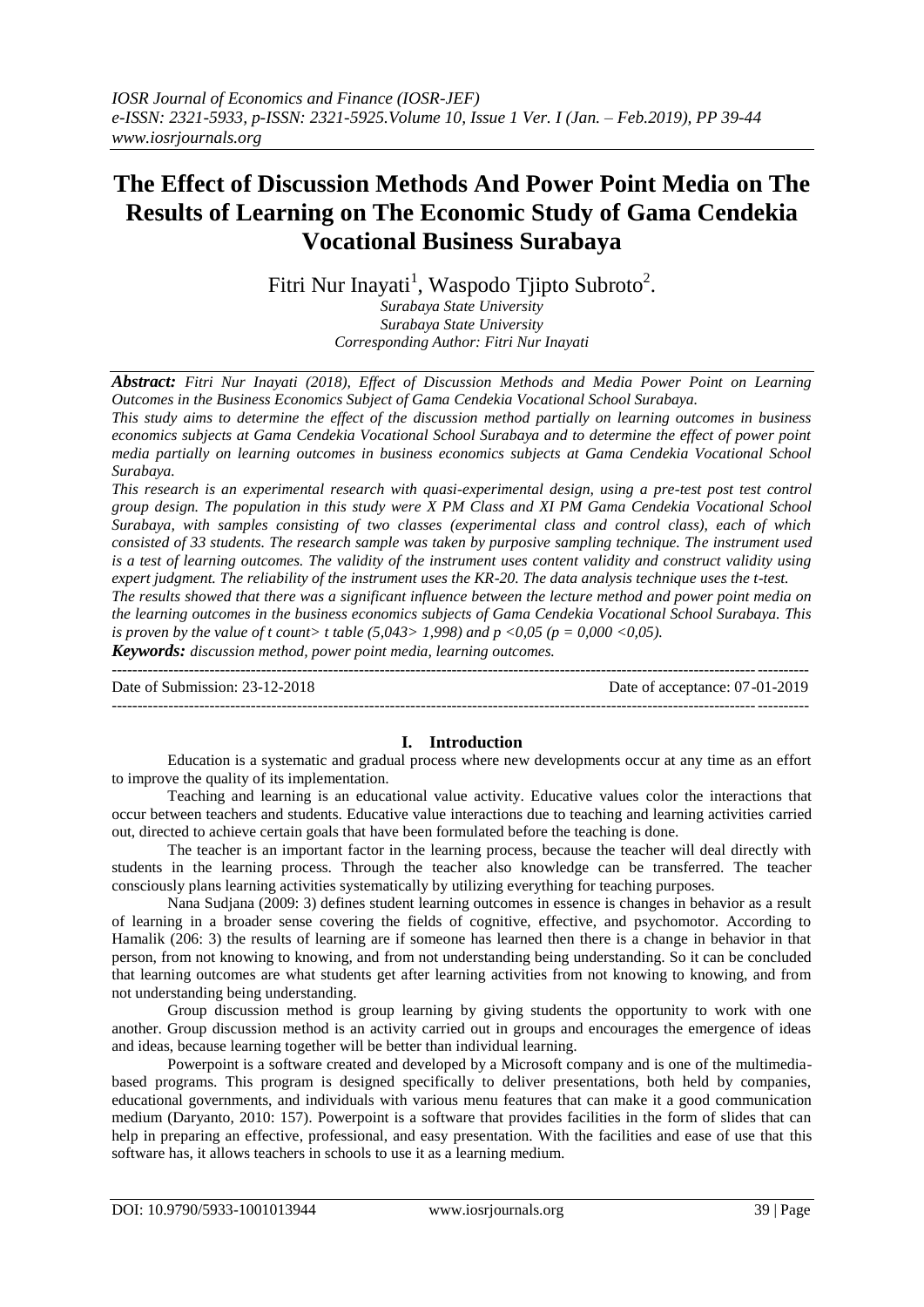From the results of preliminary observations conducted by researchers in November for classes X and XI on business economic subjects at SMK Gama Cendekia Surabaya, it was found that there were some students who did not pay attention to the lessons delivered by the teacher, there were also students who played with their peers and so far the teacher conveys business economics learning using methods that do not vary and the results of learning do not work effectively and students feel bored receiving the material.

### **II. Literature Review**

#### **Discussion Method**

The method of discussion is the interaction between students and students or students with teachers to analyze, solve problems, explore or debate certain topics or problems.

Discussion method is a learning method that exposes students to a problem. Discussion is not a debate that is arguing. Discussions are more about exchanging experiences to determine certain decisions together. Thus the method of discussion is a way of presenting lesson material where the teacher gives the opportunity to students (groups) of students to hold scientific talks to gather opinions, make conclusions, or arrange various alternative solutions to a problem.

#### **Media Power Point**

According to Daryanto (2010: 157) Powerpoint is a software created and developed by Microsoft companies and is one of the multimedia-based programs. This program is designed specifically to deliver presentations, both held by companies, educational governments, and individuals with various menu features that can make it a good communication medium.

According to Rusman et al (2011: 301) Powerpoint is a presentation application program that is popular and most widely used today for various purposes of presentations, both learning, product presentations, meetings, seminars, workshops and so on.

So, Powerpoint is a popular presentation application program that is often used and organized by companies, educational governments, and individuals with various menu features that can make it a good communication medium.

#### **Learning outcomes**

Learning outcomes are changes that occur in students, both involving cognitive, affective and psychomotor aspects as a result of learning activities. Student learning outcomes are the level of success of students in learning subject matter in schools which are stated in scores obtained from the test results to know a number of certain subject matter.

Teachers need to know the learning outcomes and student learning progress that have been obtained previously, for example from other schools before entering school now. The things that need to be known are, among others, mastery of lessons, learning and work skills. The introduction in these matters is important for the teacher, because in this introduction the teacher can help or diagnose student learning difficulties, can predict the results and progress of further learning (in the next classes), even though these results can vary and vary with respect to conditions of motivation, maturity and social adjustment.

Simply stated, what is meant by student learning outcomes is the ability that children get after going through learning activities. Because learning itself is a process of someone trying to obtain a form of behavior change that is relatively settled. In learning or instructional activities, teachers usually set learning goals. Children who succeed in learning are those who succeed in achieving learning goals or instructional goals.

#### **Framework**

Based on a review of the theory and some results from previous research, in this study it produced a synthesis of the relationship of the variables studied. The variables used in this study are discussion method variables and power point media on learning outcomes. The independent variables in this study are discussion methods and power point media, while the dependent variable is learning outcomes. So that a framework can be obtained which can be seen in the following figure 2.1:



**Figure 2.1: Framework**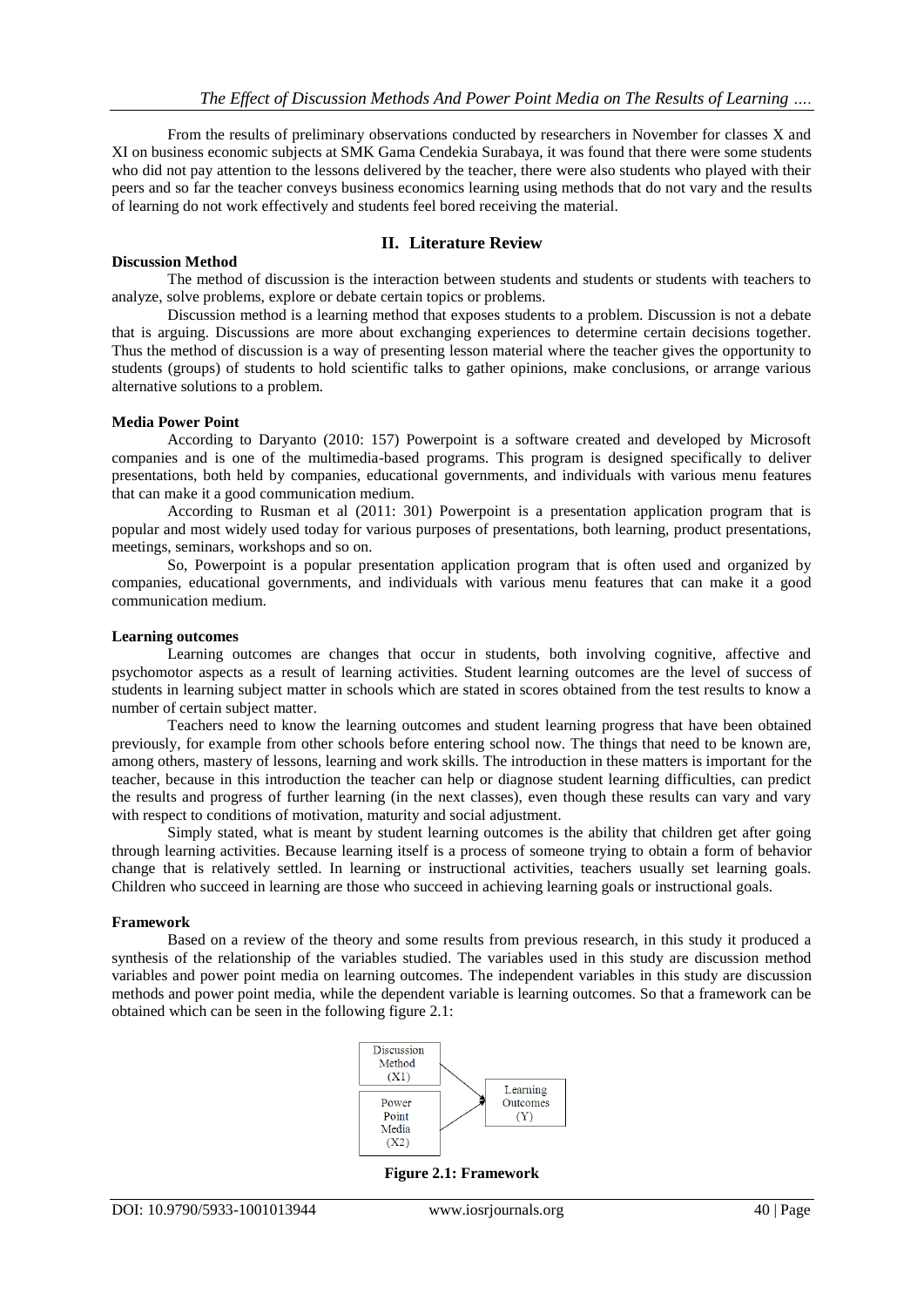## **III. Research Method**

#### **Object of research**

The object of this research is the discussion method and power point media as the independent variable whether it has an influence on learning outcomes as the dependent variable.

In this study conducted at Gama Cendekia Vocational School Surabaya. The time of the study used in this study was begun in November 2018.

#### **Population**

According to Sugiyono (2013: 61) the population is a generalization area consisting of objects or subjects that have certain qualities and characteristics set by researchers to be studied and then conclusions drawn.

The population in this study were students of class X marketing as many as 33 students and class XI marketing students as many as 33 students at Gama Cendekia Vocational School Surabaya.

#### **Sample**

The sample according to Sugiyono (2012: 81) is part of the number and characteristics possessed by the population. If the population is large, and researchers are not likely to learn all that exists in the population, for example due to limited funds, energy, and time, the researcher can use samples taken from that population. To choose a sample from the population there are several sampling techniques or sampling techniques. Various types of sampling techniques according to Sugiyono (2012: 81), namely there are two namely Probabiliy Sampling and Non Probability Sampling.

The researcher determined that marketing class X students as an experimental group while class XI marketing students as a control group. Determination of samples by researchers using non-probability sampling technique that is sampling techniques that do not provide equal opportunities to be selected as members of the sample (Sugiyono 2012: 82). The sample is taken using a saturated sampling technique which takes all members of the population into sample members. The number of samples in the experimental group is the same as the number of students in class X marketing as many as 33 students. The number of samples in the control group is the same as the number of students in the XI marketing class which is 33 students.

#### **Data collection technique**

Data collection techniques in this study were conducted with multiple choice test questions. Tests are generally used to assess and measure student learning outcomes, especially cognitive learning outcomes relating to mastery of teaching materials in accordance with the purpose of education and teaching (Nana Sudjana, 2008: 35). In this study the material taught is about the behavior of consumers and producers. In this study, tests were carried out in the form of pre-test (initial ability test before learning) and post-test (final ability test after the learning process) in the subject matter. The final ability test is carried out with the aim of assessing differences in cognitive learning outcomes in business economics subjects between the experimental class and the control class.

#### **IV. Results And Discussion**

#### **Normality test**

Normality test is done to test whether all variables are normally distributed or not. The normality test uses the Kolmogorov-Smirnov formula in the calculation using the SPSS 16.00 program. To know whether or not normal is if sig>  $0.05$  then normal and if sig <0.05 can be said to be abnormal. The calculation results obtained are as follows:

|                |                                                                     | <b>Table 4.1.</b> Summary of Normality Test |            |  |
|----------------|---------------------------------------------------------------------|---------------------------------------------|------------|--|
| No             | Group                                                               | Sig                                         | Conclusion |  |
| $\overline{1}$ | $\overline{\text{Pre-test}}$ Experimental <sub>0.486</sub><br>Class |                                             | Normal     |  |
| $\overline{c}$ | Experimental<br>test Class                                          | Post- $0.194$                               | Normal     |  |
| $\overline{3}$ | Pre-test Control Class 0.144                                        |                                             | Normal     |  |
| 4.             | $\overline{\text{Control}}_{0.417}$<br>Post-test<br>Class           |                                             | Normal     |  |

| Table 4.1. Summary of Normality Test |  |  |  |  |
|--------------------------------------|--|--|--|--|
|--------------------------------------|--|--|--|--|

Based on the table above, it can be seen that the pre-test and post-test data on the learning outcomes of both the experimental class and the control class have a sig  $> 0.05$ , so it can be concluded that the data group is normally distributed.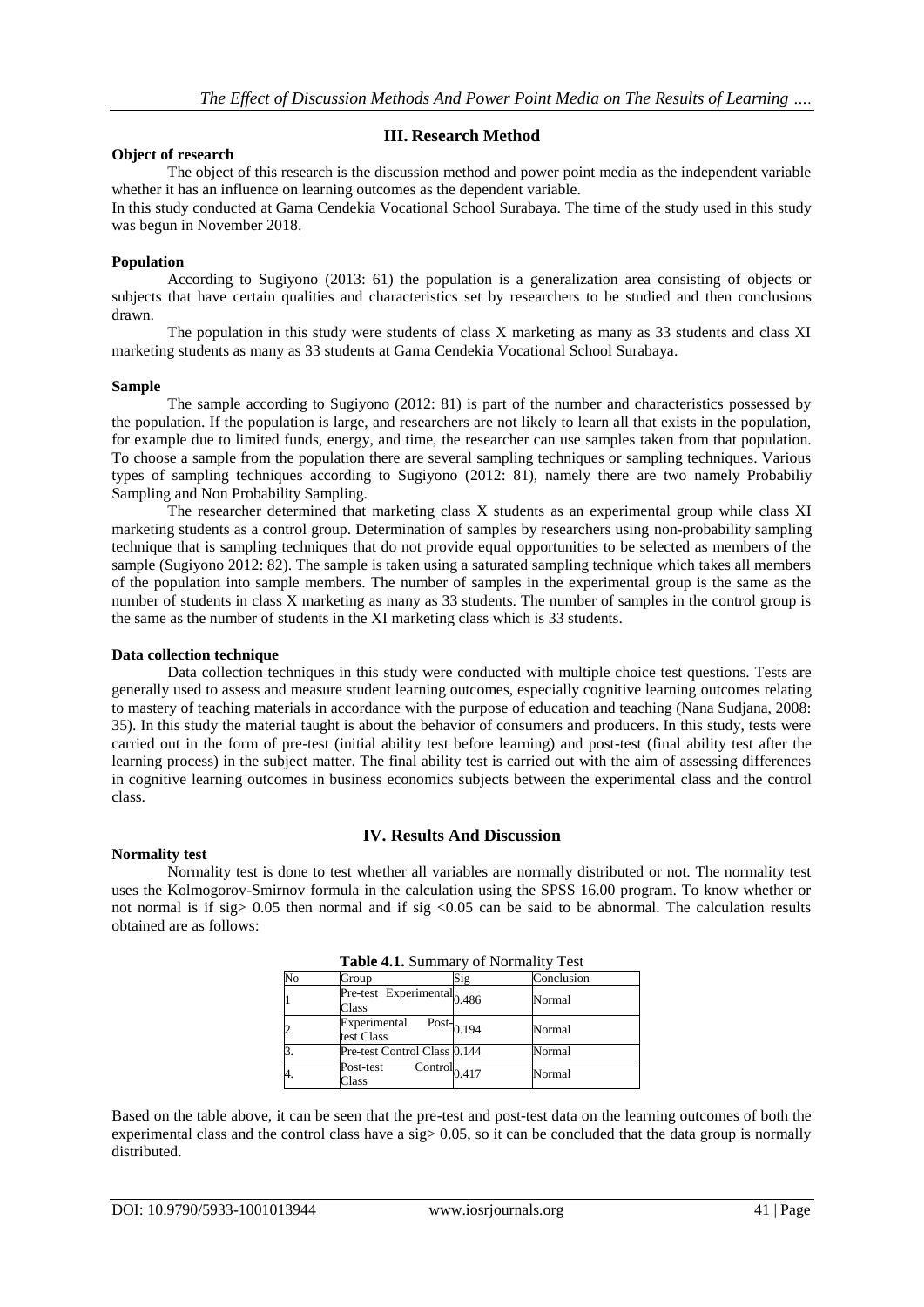## **Homogeneity Test**

After knowing the level of normality of the data, then the homogeneity test is then carried out. The homogeneity test was used to determine the level of similarity of variance between the two groups namely the experimental group and the control group. To accept or reject the hypothesis by comparing the price of sig to the levene 's statistic with 0.05 (sig> 0.05) The results of the homogeneity test can be seen in the following table:

| <b>1 apre 4.2.</b> Summary or Homogenerry Test |         |       |             |  |
|------------------------------------------------|---------|-------|-------------|--|
| Class                                          | F count |       | Information |  |
|                                                |         |       |             |  |
| Pre-test                                       | .318    | 1.255 | Homogeneous |  |
| Post-test                                      | 1.381   | 539ء  | Homogeneous |  |

|  |  |  | Table 4.2. Summary of Homogeneity Test |
|--|--|--|----------------------------------------|
|--|--|--|----------------------------------------|

| Class                | Average                           | t count | t table |       |
|----------------------|-----------------------------------|---------|---------|-------|
| Control<br>Pre-Test  | $\overline{\text{Class}}_{18,31}$ | 5,131   | 2,040   | 0,000 |
| Control<br>Post-Test | $\overline{\text{Class}}_{19,12}$ |         |         |       |

The results of the homogeneity test of the research variables are known to be the value of F count pretest 1.318 with a significant value of 0.255 while the calculated F post-test is 0.381 with a significant 0.539. From the results of the significant price calculation the pre-test or post-test data is greater than 0.05 (sig> 0.05). it can be concluded that the data in this study have homogeneous variances.

## **Pre-Test t Test and Experimental Class Post-Test**

T-test pre-test and post-test experimental class aims to determine whether there is an increase in score. The conclusion of the study is stated to be significant if t count> t table at the significance level of 5% and the value of p <0.05. The summary of the pre-test and post-test t test of the experimental class is shown in the following table:

| Class                             | Average | t count | t table |       |
|-----------------------------------|---------|---------|---------|-------|
| Pre-test<br>Experimental<br>Class | 18,21   | 15,649  | 2,037   | 0,000 |
| Experimental<br>Post-test Class   | 21,00   |         |         |       |

**Table 4.3.** Summary of T-Test Results in Pre-Test Pairing with Experimental Class Post-Test

Based on the table above, the average value of the experimental class pre-test was 18.21 and the average post-test score was  $21.00$  so that it increased by 2.79. Also obtained t count table at a significance level of 5% (12,649> 2,037) and has a value of p <0.05 which means it can be concluded that there is a significant increase in the scores of student learning outcomes of the experimental group.

# **Pre-Test t Test and Control Class Post Test**

The pre-test and post-test t-test of the control class aims to determine whether there is an increase in score. The conclusion of the study is stated to be significant if t count t table at the significance level of 5% and the value of  $p \le 0.05$ . The summary of the pre-test and post-test t test of the control class is shown in the following table:

**Table 4.4.** Summary of T-Test Results in Pre-Test Pairing with Control Class Post-Test

| Class       | Average | t count | t table |       |
|-------------|---------|---------|---------|-------|
| Control     |         |         |         |       |
| Class Pre-  | 18.31   |         |         |       |
| <b>Test</b> |         | 5,131   | 2.040   | 0.000 |
| Control     |         |         |         |       |
| Class Post- | 19.12   |         |         |       |
| Test        |         |         |         |       |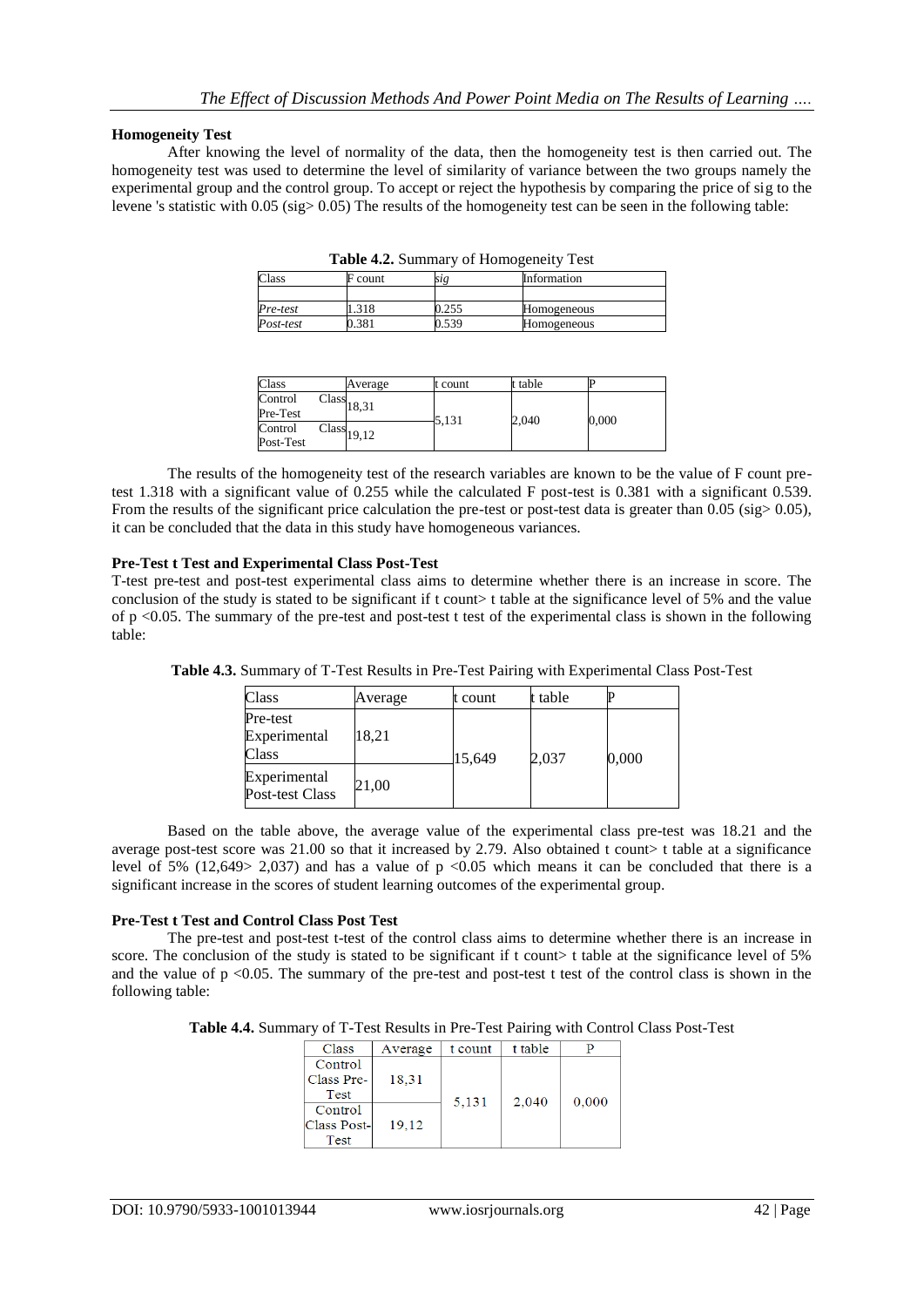Based on the results of the t test it is known that the pre-test average of 18.31 at the post-test increased to 19.12, so that the increase was 0.81. Furthermore, based on the t test obtained t count of 5.131 with a significance of 0.00. The value of t table on db 31 with a significance level of 5% is 2.040. So the value of t count> t table (5.131> 2.040) and the significance value is less than 0.05 ( $p = 0.000$  <0.05). From the above data can be disimpulkan that an increase of 0.81 is significant or there is a significant increase in the score of student learning outcomes in the control group.

# **Test t Experimental Class Post-Test and Control Class Post-Test**

Independent-Sample analysis t-test of the experimental class post-test and control class post-test aims to determine whether there is a significant difference in the post-test values in the experimental class and the control class. The conclusion of the study is stated to be significant if t count> t table at the significance level of 5% and the value of p <0.05. The summary test for the pre-test and post-test control class is shown in the following table:

**Table 4.5.** Summary of Test Results t Experiment Class Post-Test and Control Class

| Class               | Average | t count | t table |       |
|---------------------|---------|---------|---------|-------|
| Experiment<br>Class | 21.00   | 5,043   | 1,998   | 0,000 |
| Control<br>Class    | 19,12   |         |         |       |

The summary of the post-test t-test shows that the average learning outcomes of the experimental class are 21.00 and the average control class learning outcomes is 19.18, so it can be concluded that the average experimental class learning outcomes are 1.88 times greater than the control class. From the table it is known that t count is 5,043 with a significance of 0,000. Obtained t table from db 63 at the significance level of 5% is 1.998.

So the value of t count> t table (5,043> 1,998) and the significance value is less than 0,05 ( $p = 0,000$ <0,05). It can be concluded that there are significant differences in student learning outcomes scores in the experimental class and the control class.

#### **Test t Increase the Experiment and Control Class Score**

The t-test for the increase in the score scores of the experimental class and control aims to determine whether there is a difference in the increase in the scores of the learning outcomes of the experimental class and the control class in the study of Business Economics. The conclusion of the study is stated to be significant if it is significant if t count> t table at the significance level of 5% and the value of  $p \le 0.05$ . The following is a summary of the t test for the increase in the experimental class and control class scores.

**Table 4.6.** Summary of Test Results t Increase in Experimental Classes and Control Classes

| Class                   | Average                 | t count | t table | IF        |  |
|-------------------------|-------------------------|---------|---------|-----------|--|
| <b>Experiment Class</b> | 70<br>$\mathcal{L}$ . I | 8,270   | 1,998   | $0,\!000$ |  |
| <b>Control Class</b>    | $_{0.81}$               |         |         |           |  |

Based on the calculation of the independent sample t-test it is known that the average increase in the experimental group is 2.79 while the increase in the control class is 0.81 so that the increase in the score of the learning outcomes of the experimental class is greater than 1.98 compared to the control class. It is also known that the value of t count is 8.270 with a significance of 0,000. The value of t table from db 63 is 1.998. So it can be concluded that t count> t table (8,270> 1,998) and the significance value is less than 0.05 (p = 0,000 <0,05), so that there can be a significant difference in increasing the score of learning outcomes significantly in the experimental group and control group.

#### **CONCLUSION**

# **V. Conclusion And Advice**

Based on the results of research that has been obtained by data analysis and hypothesis testing, conclusions can be drawn that there is a significant influence between discussion methods and power point media in improving learning outcomes in learning business economics at Gama Cendekia Vocational School Surabaya. This is indicated by the results of the t-test with the value of t count = 5.043 which is greater than t table = 1.998 with a significant level of 5%. And there is also a significant effect of the increase in learning